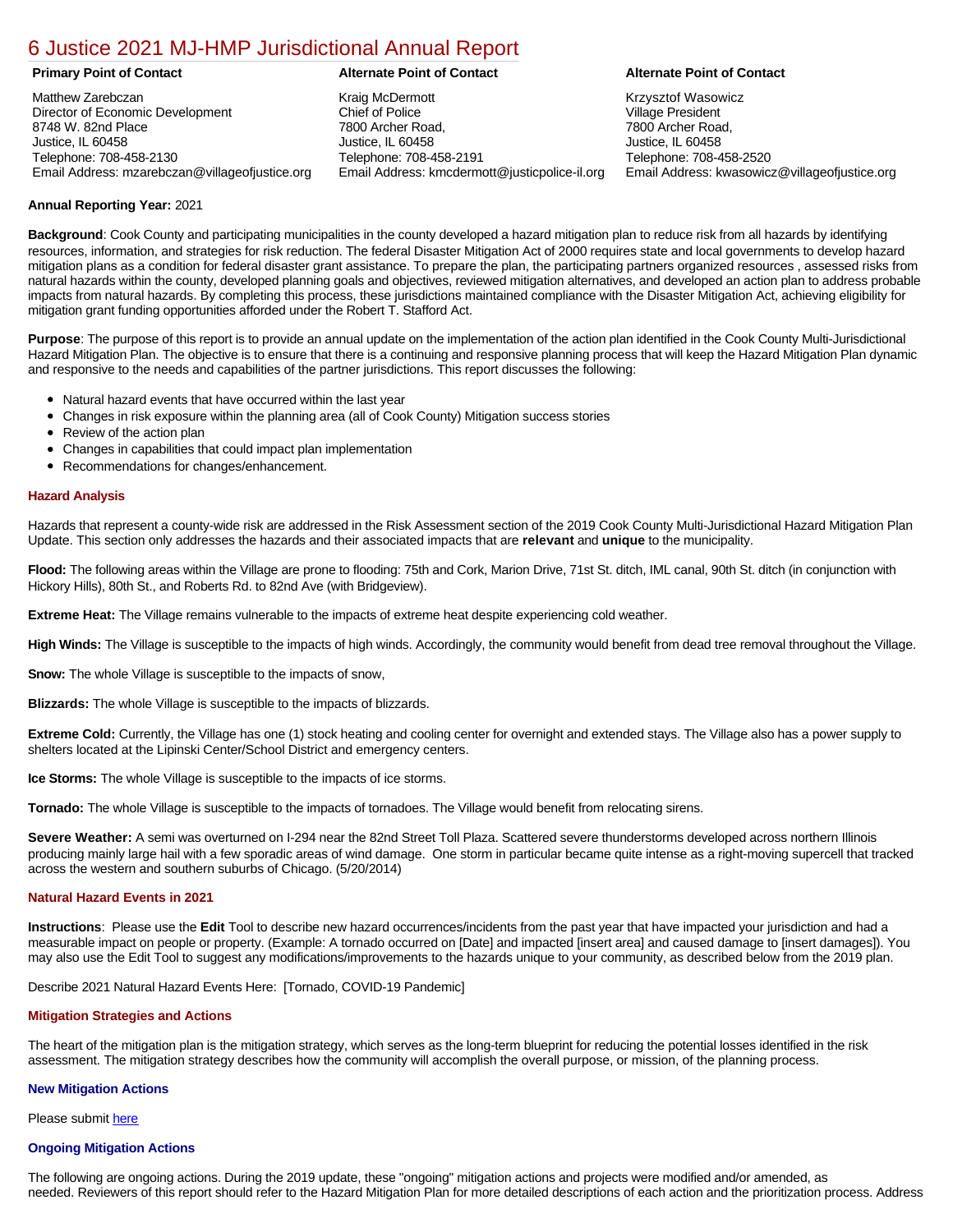the following for each mitigation action:

- Was any element of the action carried out during the reporting period?
- $\bullet$  If no action was completed, why?
- Is the timeline for implementation or the action still appropriate?
- If the action was completed, does it need to be changed or removed from the action plan?

| TABLE: HAZARD MITIGATION ACTION PLAN MATRIX                                                                                                                                  |                          |                                                                             |                                    |                          |                                                                                                 |                          |                              |                                                            |  |  |  |
|------------------------------------------------------------------------------------------------------------------------------------------------------------------------------|--------------------------|-----------------------------------------------------------------------------|------------------------------------|--------------------------|-------------------------------------------------------------------------------------------------|--------------------------|------------------------------|------------------------------------------------------------|--|--|--|
| <b>Completion status legend:</b><br>$O =$ Action Ongoing toward Completion<br>$N = New$<br>$R =$ Want Removed from Annex<br>$C = Project Completed$<br>$X = No$ Action Taken |                          |                                                                             |                                    |                          |                                                                                                 |                          |                              |                                                            |  |  |  |
| 2021 Status                                                                                                                                                                  | 2020 Status              | 2019 Status                                                                 | <b>Hazards</b><br><b>Mitigated</b> | <b>Objectives</b><br>Met | <b>Lead Agencies</b>                                                                            | <b>Estimated</b><br>Cost | Sources of<br><b>Funding</b> | <b>Timeline/Projected</b><br><b>Completion Date</b><br>(a) |  |  |  |
| Action J1.1—Modify landscape ordinance to encourage appropriate plantings within ComEd guidelines for planting near or under overhead power, phone,<br>and cable lines.      |                          |                                                                             |                                    |                          |                                                                                                 |                          |                              |                                                            |  |  |  |
| <b>Status Description:</b>                                                                                                                                                   |                          |                                                                             |                                    |                          |                                                                                                 |                          |                              |                                                            |  |  |  |
| $\circ$                                                                                                                                                                      |                          | Ongoing                                                                     | All                                | 4, 10                    | Justice Bldg.<br>Dept.                                                                          | Low                      | <b>General Fund</b>          | Short-term                                                 |  |  |  |
| Action J1.2-Equip vital facilities with emergency power sources.                                                                                                             |                          |                                                                             |                                    |                          |                                                                                                 |                          |                              |                                                            |  |  |  |
| <b>Status Description:</b>                                                                                                                                                   |                          |                                                                             |                                    |                          |                                                                                                 |                          |                              |                                                            |  |  |  |
| O                                                                                                                                                                            |                          | Ongoing                                                                     | All                                | 1, 2                     | Justice Bldg.<br>Dept.                                                                          | High                     | Grant                        | Long-term                                                  |  |  |  |
| Action J1.3—Enforce ordinances concerning snow removal and parkway maintenance requirements.                                                                                 |                          |                                                                             |                                    |                          |                                                                                                 |                          |                              |                                                            |  |  |  |
| <b>Status Description:</b>                                                                                                                                                   |                          |                                                                             |                                    |                          |                                                                                                 |                          |                              |                                                            |  |  |  |
|                                                                                                                                                                              | $\blacksquare$           | Completed                                                                   | Severe Winter<br>Weather           | 1, 10                    | Justice Public<br>Works                                                                         | Low                      | <b>General Fund</b>          | Completed                                                  |  |  |  |
| Action J1.4-Upgrade Building Code Effectiveness Schedule.                                                                                                                    |                          |                                                                             |                                    |                          |                                                                                                 |                          |                              |                                                            |  |  |  |
| <b>Status Description:</b>                                                                                                                                                   |                          |                                                                             |                                    |                          |                                                                                                 |                          |                              |                                                            |  |  |  |
| $\circ$                                                                                                                                                                      |                          | Ongoing                                                                     | All                                | 10, 11                   | Justice Bldg.<br>Dept.                                                                          | Low                      | <b>General Fund</b>          | Short-term                                                 |  |  |  |
|                                                                                                                                                                              |                          | Action J1.5-Join Community Rating System.                                   |                                    |                          |                                                                                                 |                          |                              |                                                            |  |  |  |
| <b>Status Description:</b>                                                                                                                                                   |                          |                                                                             |                                    |                          |                                                                                                 |                          |                              |                                                            |  |  |  |
| O                                                                                                                                                                            |                          | Ongoing                                                                     | Flood, Severe<br>Weather           | 10, 11                   | Justice Bldg.<br>Dept.                                                                          | High                     | Grants/Loans                 | Short-term                                                 |  |  |  |
|                                                                                                                                                                              |                          |                                                                             |                                    |                          | Action J1.6—Obtain training for Building Department and Public Works in flood plain management. |                          |                              |                                                            |  |  |  |
| <b>Status Description:</b>                                                                                                                                                   |                          |                                                                             |                                    |                          |                                                                                                 |                          |                              |                                                            |  |  |  |
|                                                                                                                                                                              |                          | Completed                                                                   | Flood, Severe<br>Weather           | 1, 6                     | FEMA/Justice<br>Bldg. Dept.                                                                     | Low                      | <b>General Fund</b>          | Completed but<br>Ongoing                                   |  |  |  |
|                                                                                                                                                                              |                          | <b>Action J1.7</b> —Partner with Cook County to build storm water projects. |                                    |                          |                                                                                                 |                          |                              |                                                            |  |  |  |
| <b>Status Description:</b>                                                                                                                                                   |                          |                                                                             |                                    |                          |                                                                                                 |                          |                              |                                                            |  |  |  |
| $\circ$                                                                                                                                                                      |                          | Ongoing                                                                     | Flood, Severe<br>Weather           | 1, 8                     | Cook County,<br>Village of Justice                                                              | High                     | Grants                       | Long-term                                                  |  |  |  |
|                                                                                                                                                                              |                          | Action J1.8-Increase stormwater management training at residential levels.  |                                    |                          |                                                                                                 |                          |                              |                                                            |  |  |  |
| <b>Status Description:</b>                                                                                                                                                   |                          |                                                                             |                                    |                          |                                                                                                 |                          |                              |                                                            |  |  |  |
|                                                                                                                                                                              | $\overline{\phantom{a}}$ | Completed                                                                   | Flood, Severe<br>Weather           | 1, 6                     | Justice Public<br>Works                                                                         | Low                      | <b>General Fund</b>          | Completed but<br>Ongoing                                   |  |  |  |
|                                                                                                                                                                              |                          | Action J1.9-Upgrade and relocate tornado warning siren.                     |                                    |                          |                                                                                                 |                          |                              |                                                            |  |  |  |
| <b>Status Description:</b>                                                                                                                                                   |                          |                                                                             |                                    |                          |                                                                                                 |                          |                              |                                                            |  |  |  |
| $\circ$                                                                                                                                                                      |                          | Ongoing                                                                     | Tornado,<br>Severe<br>Weather      | 1, 5                     | Justice Public<br>Works                                                                         | Medium                   | Grants                       | Completed                                                  |  |  |  |
| Action J1.10-Update Emergency Operations Plan post-disaster recovery plan for tornado and all severe weather events.                                                         |                          |                                                                             |                                    |                          |                                                                                                 |                          |                              |                                                            |  |  |  |
| <b>Status Description:</b>                                                                                                                                                   |                          |                                                                             |                                    |                          |                                                                                                 |                          |                              |                                                            |  |  |  |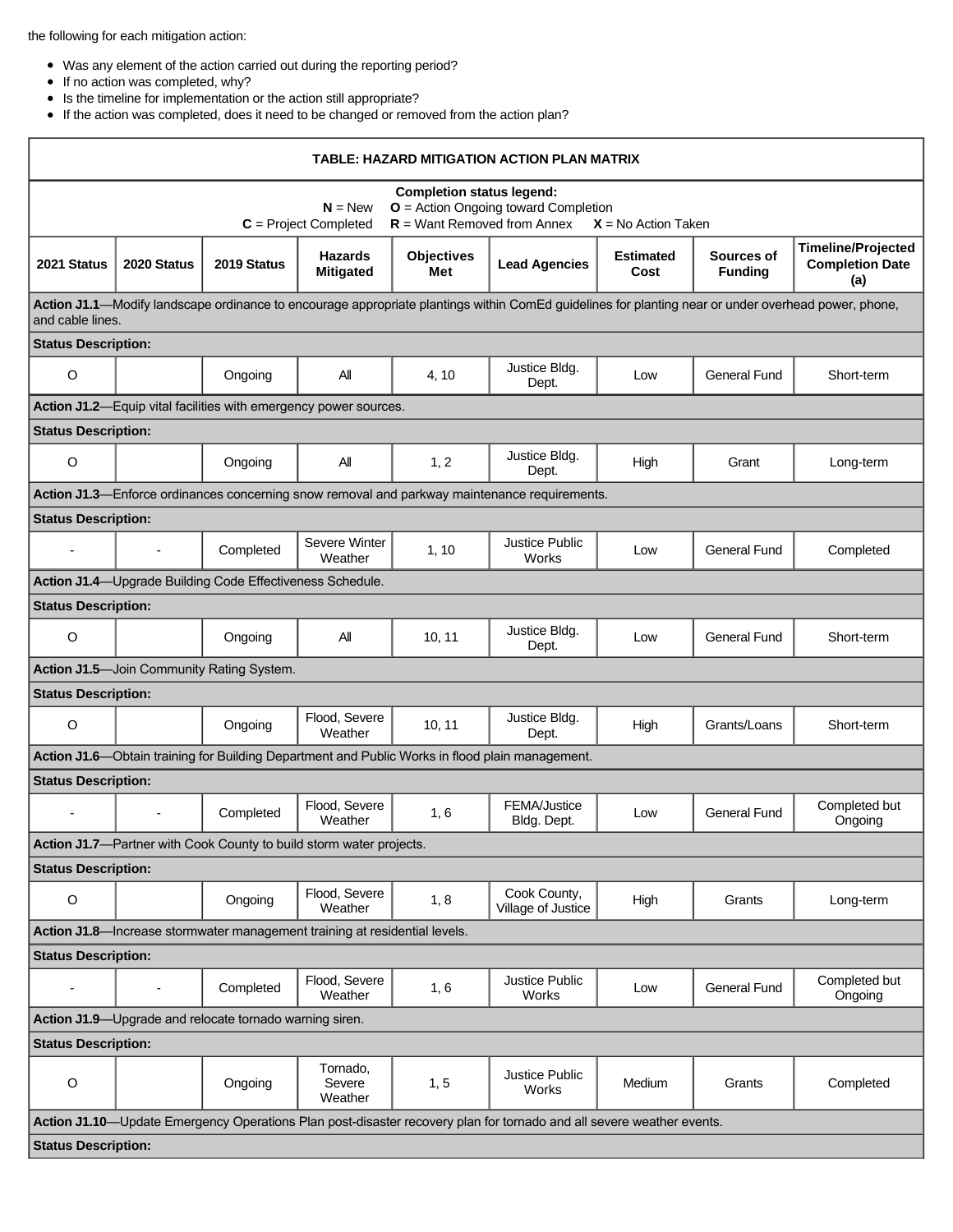| O                                                                                                                                                                                                                                                                                                                                                                                   |  | Ongoing                                                | All                                                                                                | 1, 5                                                                                        | Justice<br>Emergency<br>Service &<br><b>Disaster Agency</b>                                                                                          | Medium               | General Fund                                                       | Short-term                             |  |  |  |  |
|-------------------------------------------------------------------------------------------------------------------------------------------------------------------------------------------------------------------------------------------------------------------------------------------------------------------------------------------------------------------------------------|--|--------------------------------------------------------|----------------------------------------------------------------------------------------------------|---------------------------------------------------------------------------------------------|------------------------------------------------------------------------------------------------------------------------------------------------------|----------------------|--------------------------------------------------------------------|----------------------------------------|--|--|--|--|
| Action J1.11-Where appropriate, support retrofitting, purchase, or relocation of structures in hazard areas to prevent future structure damage. Give priority<br>to properties with exposure to repetitive loss.                                                                                                                                                                    |  |                                                        |                                                                                                    |                                                                                             |                                                                                                                                                      |                      |                                                                    |                                        |  |  |  |  |
| <b>Status Description:</b>                                                                                                                                                                                                                                                                                                                                                          |  |                                                        |                                                                                                    |                                                                                             |                                                                                                                                                      |                      |                                                                    |                                        |  |  |  |  |
| O                                                                                                                                                                                                                                                                                                                                                                                   |  | Ongoing                                                | ΑIΙ                                                                                                | 7, 13                                                                                       | Village of Justice                                                                                                                                   | High                 | <b>FEMA Hazard</b><br>Mitigation<br>Grants                         | Long-term<br>(depending on<br>funding) |  |  |  |  |
| Action J1.12-Continue to support the countywide actions identified in this plan.                                                                                                                                                                                                                                                                                                    |  |                                                        |                                                                                                    |                                                                                             |                                                                                                                                                      |                      |                                                                    |                                        |  |  |  |  |
| <b>Status Description:</b>                                                                                                                                                                                                                                                                                                                                                          |  |                                                        |                                                                                                    |                                                                                             |                                                                                                                                                      |                      |                                                                    |                                        |  |  |  |  |
| $\circ$                                                                                                                                                                                                                                                                                                                                                                             |  | Ongoing                                                | All                                                                                                | Αll                                                                                         | Village of Justice                                                                                                                                   | High                 | General Fund                                                       | Short- and long- term                  |  |  |  |  |
|                                                                                                                                                                                                                                                                                                                                                                                     |  |                                                        |                                                                                                    | Action J1.13—Actively participate in the plan maintenance strategy identified in this plan. |                                                                                                                                                      |                      |                                                                    |                                        |  |  |  |  |
| <b>Status Description:</b>                                                                                                                                                                                                                                                                                                                                                          |  |                                                        |                                                                                                    |                                                                                             |                                                                                                                                                      |                      |                                                                    |                                        |  |  |  |  |
| O                                                                                                                                                                                                                                                                                                                                                                                   |  | Ongoing                                                | All                                                                                                | 3, 4, 6                                                                                     | <b>DHSEM Village</b><br>of Justice                                                                                                                   | Low                  | <b>General Fund</b>                                                | Short-term                             |  |  |  |  |
|                                                                                                                                                                                                                                                                                                                                                                                     |  |                                                        |                                                                                                    |                                                                                             | Action J1.14—Consider participation in incentive-based programs such as the Community Rating System, Tree City, and StormReady.                      |                      |                                                                    |                                        |  |  |  |  |
| <b>Status Description:</b>                                                                                                                                                                                                                                                                                                                                                          |  |                                                        |                                                                                                    |                                                                                             |                                                                                                                                                      |                      |                                                                    |                                        |  |  |  |  |
| $\circ$                                                                                                                                                                                                                                                                                                                                                                             |  | Ongoing                                                | All                                                                                                | 3, 4, 5, 6, 7, 9,<br>10, 11, 13                                                             | Village of Justice                                                                                                                                   | Low                  | General Fund                                                       | Long-term                              |  |  |  |  |
| Action J1.15—Maintain good standing under the National Flood Insurance Program by implementing programs that meet or exceed the minimum NFIP<br>requirements. Such programs include enforcing an adopted flood damage prevention ordinance, participating in floodplain mapping updates, and providing<br>public assistance and information on floodplain requirements and impacts. |  |                                                        |                                                                                                    |                                                                                             |                                                                                                                                                      |                      |                                                                    |                                        |  |  |  |  |
| <b>Status Description:</b>                                                                                                                                                                                                                                                                                                                                                          |  |                                                        |                                                                                                    |                                                                                             |                                                                                                                                                      |                      |                                                                    |                                        |  |  |  |  |
| O                                                                                                                                                                                                                                                                                                                                                                                   |  | Ongoing                                                | Flooding                                                                                           | 4, 6, 9                                                                                     | Village of Justice                                                                                                                                   | Low                  | General Fund                                                       | Short-term and<br>ongoing              |  |  |  |  |
|                                                                                                                                                                                                                                                                                                                                                                                     |  |                                                        |                                                                                                    |                                                                                             | Action J1.16—Where feasible, implement a program to record high water marks following high-water events.                                             |                      |                                                                    |                                        |  |  |  |  |
| <b>Status Description:</b>                                                                                                                                                                                                                                                                                                                                                          |  |                                                        |                                                                                                    |                                                                                             |                                                                                                                                                      |                      |                                                                    |                                        |  |  |  |  |
| O                                                                                                                                                                                                                                                                                                                                                                                   |  | Ongoing                                                | Flooding,<br>Severe<br>Weather                                                                     | 3, 6, 9                                                                                     | Village of Justice                                                                                                                                   | Medium               | General Fund:<br><b>FEMA Grant</b><br>Funds (Public<br>Assistance) | Long-term                              |  |  |  |  |
|                                                                                                                                                                                                                                                                                                                                                                                     |  |                                                        |                                                                                                    |                                                                                             | Action J1.17-Integrate the hazard mitigation plan into other plans, programs, or resources that dictate land use or development.                     |                      |                                                                    |                                        |  |  |  |  |
| <b>Status Description:</b>                                                                                                                                                                                                                                                                                                                                                          |  |                                                        |                                                                                                    |                                                                                             |                                                                                                                                                      |                      |                                                                    |                                        |  |  |  |  |
|                                                                                                                                                                                                                                                                                                                                                                                     |  | Completed                                              | All                                                                                                | 3, 4, 6, 10, 13                                                                             | Justice Building<br>Department                                                                                                                       | Low                  | General Fund                                                       | Completed                              |  |  |  |  |
|                                                                                                                                                                                                                                                                                                                                                                                     |  | technical capability to implement mitigation programs. |                                                                                                    |                                                                                             | Action J1.18—Consider the development and implementation of a Capital Improvements Program (CIP) to increase the Village's regulatory, financial and |                      |                                                                    |                                        |  |  |  |  |
| <b>Status Description:</b>                                                                                                                                                                                                                                                                                                                                                          |  |                                                        |                                                                                                    |                                                                                             |                                                                                                                                                      |                      |                                                                    |                                        |  |  |  |  |
| $\mathsf O$                                                                                                                                                                                                                                                                                                                                                                         |  | Ongoing                                                | All                                                                                                | 1, 2, 7                                                                                     | Public<br>Works/Economic<br>Development                                                                                                              | High                 | CIP component<br>of general fund<br>(if implemented)               | Long-term                              |  |  |  |  |
| Action J1.19-90th Avenue Ditch Storm Water/Flooding Project consists of tubing the 90th Ave ditch to provide erosion control, reduce flooding, consists of<br>total roadway construction with guard rails. To be done in conjunction with Hickory Hills.                                                                                                                            |  |                                                        |                                                                                                    |                                                                                             |                                                                                                                                                      |                      |                                                                    |                                        |  |  |  |  |
| <b>Status Description:</b>                                                                                                                                                                                                                                                                                                                                                          |  |                                                        |                                                                                                    |                                                                                             |                                                                                                                                                      |                      |                                                                    |                                        |  |  |  |  |
| $\mathsf O$                                                                                                                                                                                                                                                                                                                                                                         |  | <b>New</b>                                             | Flood, Erosion                                                                                     | 1, 2, 3, 9, 12                                                                              | Justice/Hickory<br>Hills                                                                                                                             | \$800,000; High      | <b>MWRD</b>                                                        | <b>TBD</b>                             |  |  |  |  |
| Action J1.20-Justice Flood Control Program Project                                                                                                                                                                                                                                                                                                                                  |  |                                                        |                                                                                                    |                                                                                             |                                                                                                                                                      |                      |                                                                    |                                        |  |  |  |  |
| <b>Status Description:</b>                                                                                                                                                                                                                                                                                                                                                          |  |                                                        |                                                                                                    |                                                                                             |                                                                                                                                                      |                      |                                                                    |                                        |  |  |  |  |
| O                                                                                                                                                                                                                                                                                                                                                                                   |  | New                                                    | Flood, Snow,<br>Ice Storms,<br>Erosion,<br>Secondary<br>Impacts from<br>Mass Influx of<br>Evacuees | 1, 2, 3, 7                                                                                  | <b>TBD</b>                                                                                                                                           | \$5,000,000;<br>High | Grants                                                             | <b>TBD</b>                             |  |  |  |  |